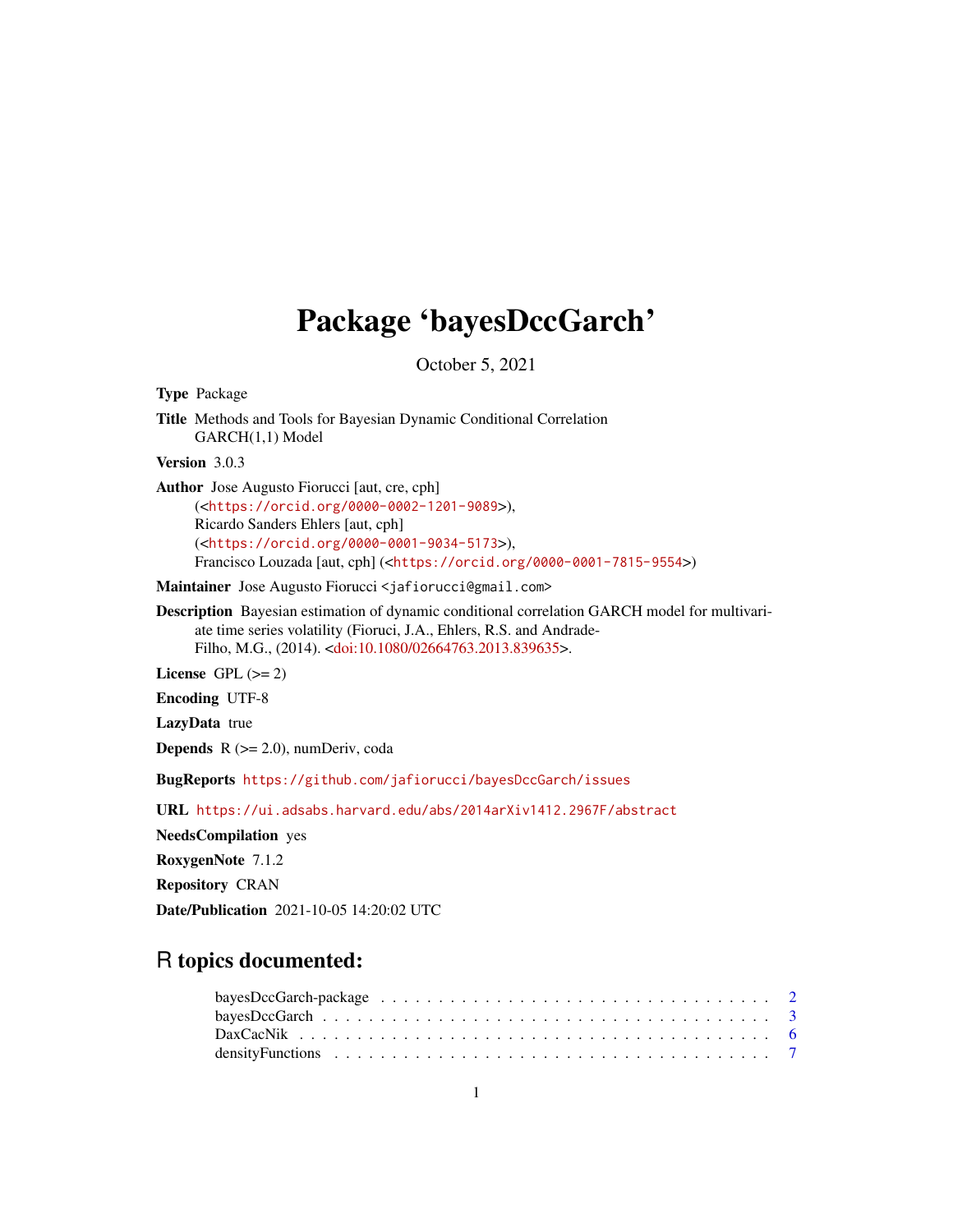<span id="page-1-0"></span>

| Index | 14 |  |
|-------|----|--|

<span id="page-1-1"></span>bayesDccGarch-package *bayesDccGARCH: Methods and tools for Bayesian analysis of DCC-GARCH(1,1) Model.*

#### Description

In this package we implemented functions for Bayesian analysis of DCC-GARCH(1,1) Model using the same modelling of Fioruci et al (2014a). Several probabilities distributions are available for the errors which can model both skewness and heavy tails. See Fioruci et al (2014b) for more details about the package.

#### Details

| Package: | bayesDccGarch      |
|----------|--------------------|
| Type:    | Package            |
| Version: | 3.0.3              |
| Date:    | 2021-10-02         |
| License: | $GPL$ ( $>=2.14$ ) |

bayesDccGarch(mY,n\_sim = 10000)

#### Author(s)

Jose Augusto Fiorucci, Ricardo Sandes Ehlers and Francisco Louzada. Maintainer: Jose Augusto Fiorucci <jafiorucci@gmail.com>

#### References

Fioruci, J.A., Ehlers, R.S., Andrade Filho, M.G. *Bayesian multivariate GARCH models with dynamic correlations and asymmetric error distributions*, Journal of Applied Statistics, 41(2), 320– 331, 2014a, <doi:10.1080/02664763.2013.839635>.

Fioruci, J.A., Ehlers, R.S., Louzada, F. *BayesDccGarch - An Implementation of Multivariate GARCH DCC Models*, ArXiv e-prints, 2014b. [https://ui.adsabs.harvard.edu/abs/2014arXiv1412.](https://ui.adsabs.harvard.edu/abs/2014arXiv1412.2967F/abstract) [2967F/abstract](https://ui.adsabs.harvard.edu/abs/2014arXiv1412.2967F/abstract)

#### See Also

Available functions: [bayesDccGarch](#page-2-1), [update](#page-2-2), [predict](#page-11-1), [plot](#page-9-1), [logLikDccGarch](#page-7-1), [dssnorm](#page-6-1), [dsst](#page-6-1), [dssged](#page-6-1), [plotVol](#page-10-1)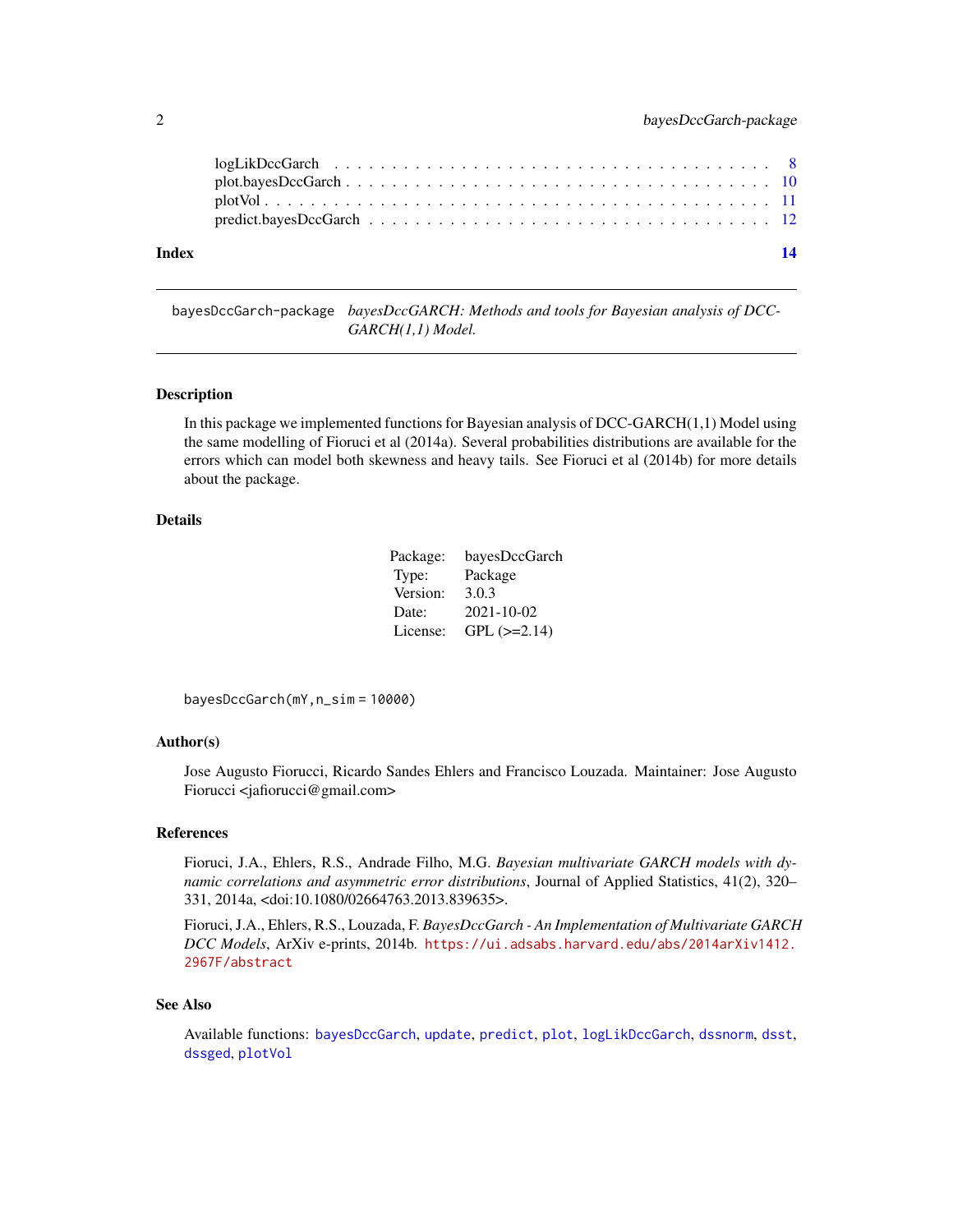#### <span id="page-2-0"></span>bayesDccGarch 3

#### Examples

```
data(DaxCacNik)
out = bayesDccGarch(DaxCacNik)
summary(out)
plot(out)
```
<span id="page-2-1"></span>bayesDccGarch *Bayesian Estimation of the DCC-GARCH(1,1) Model.*

#### <span id="page-2-2"></span>Description

Performs a Markov Chain for all parameters of the DCC-GARCH(1,1) Model.

#### Usage

```
bayesDccGarch(mY, nSim = 10000, tail_ini = 8, omega_ini=0.1*diag(var(mY)),
 alpha_ini=rep(0.05, ncol(mY)), beta_ini=rep(0.85, ncol(mY)),
a_ini = 0.04, b_ini = 0.8, gamma_ini = rep(1, ncol(mY)),errorDist = 2, control = list()increaseSim(x, nSim=10000)
## S3 method for class 'bayesDccGarch'
update(object, ..., mY_new)
## S3 method for class 'bayesDccGarch'
window(x, start = NULL, end = NULL, thin = NULL, \ldots)
```
#### Arguments

| mY        | a matrix of the data $(n \times k)$ .                                                                                                                            |
|-----------|------------------------------------------------------------------------------------------------------------------------------------------------------------------|
| nSim      | length of Markov chain. Default: 10000.                                                                                                                          |
| tail_ini  | initial value of $\nu$ parameter if error Dist = 2 or initial value of $\delta$ parameter if<br>$errorDist = 3$ . If $errorDist = 1$ this arguments is not used. |
| omega_ini | a numeric vector $(k \times 1)$ with the initial values of $\omega_i$ parameters. Default:<br>rep(0.03, ncol(mY)).                                               |
| alpha_ini | a numeric vector $(k \times 1)$ with the initial values of $\alpha_i$ parameters. Default:<br>rep(0.03, ncol(mY)).                                               |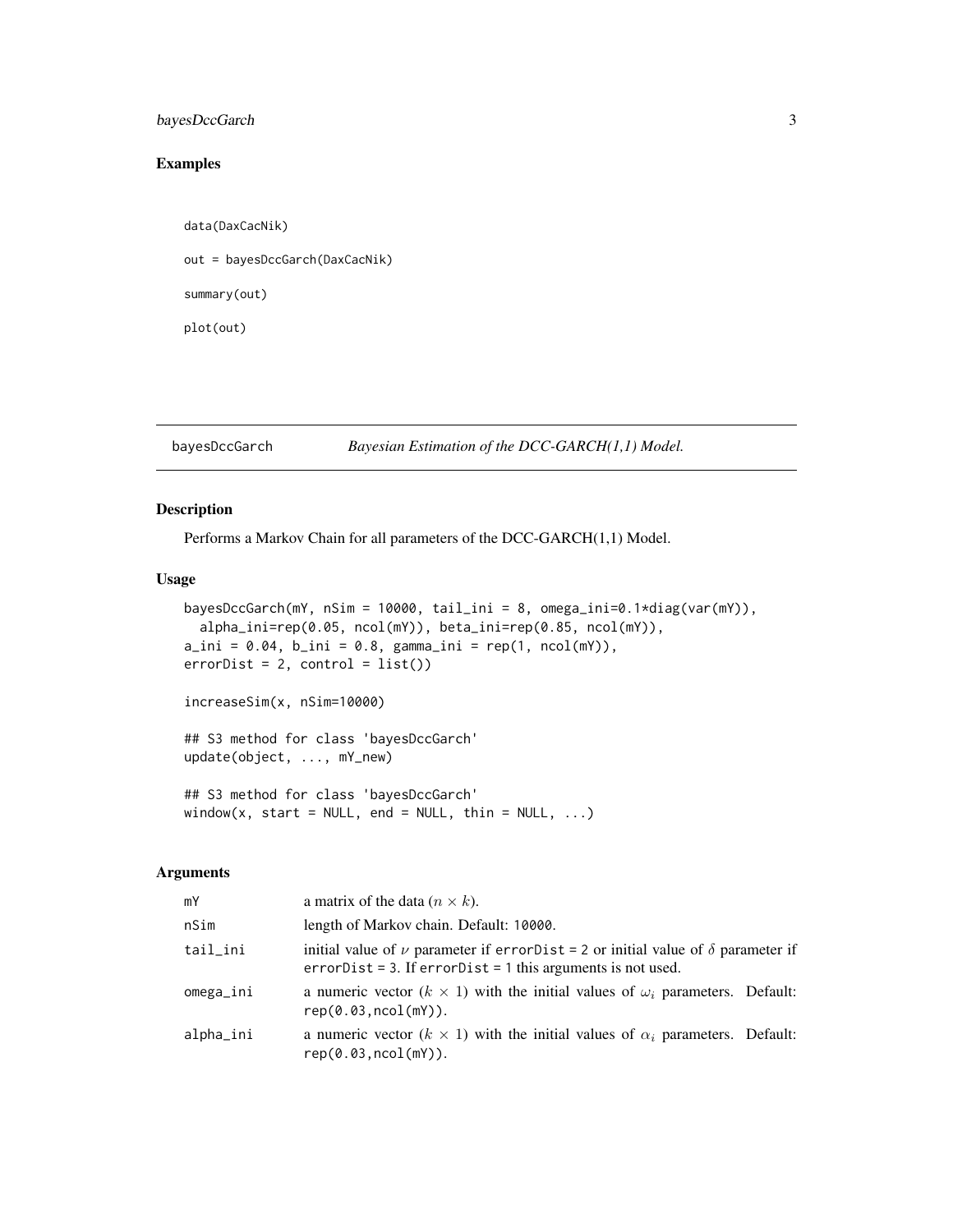| beta_ini  | a numeric vector ( $k \times 1$ ) with the initial values of $\beta_i$ parameters. Default:<br>rep(0.8, ncol(mY)).                             |
|-----------|------------------------------------------------------------------------------------------------------------------------------------------------|
| a_ini     | a numeric value of the initial values of $\alpha$ parameter. Default: 0.03.                                                                    |
| b_ini     | a numeric value of the initial values of $b$ parameter. Default: 0.8.                                                                          |
| gamma_ini | a numeric vector ( $k \times 1$ ) with the initial values of $\gamma_i$ parameters. Default:<br>rep(1.0, ncol(mY)).                            |
| errorDist | a probability distribution for errors. Use errorDist=1 for SSNorm, errorDist=2<br>for <i>SST</i> or errorDist=3 for <i>SSGED</i> . Default: 2. |
| control   | list of control arguments (See *Details*).                                                                                                     |
| x, object | an object of bayesDccGarch class.                                                                                                              |
| mY_new    | a matrix of new data $(n_{new} \times k)$ .                                                                                                    |
| start     | the first iteration of interest from Markov chain.                                                                                             |
| end       | the last iteration of interest from Markov chain.                                                                                              |
| thin      | the required interval between successive samples.                                                                                              |
| $\cdots$  | additional arguments for S3 generic window function                                                                                            |
|           |                                                                                                                                                |

#### Details

The bayesDccGarch() function performs a Markov Chain for all parameters of the model DCC- $GARCH(1,1)$  (or  $GARCH(1,1)$  in the univariate case). There are three options of probability distributions for the error component. These are the standardized skew versions of normal, t-student and ged distributions. See Fioruci et al (2014a) and Fioruci et al (2014b) for any detail. The control argument can be used for define the prior hyper-parameters and the simulation algorithm parameters. It is a list that can supply any of the following components:

- **\$mu\_tail** the value of hyper-parameter  $\mu_{\nu}$  if errorDist=2 or the hyper-parameter  $\mu_{\delta}$  if errorDist=3. Default: 8
- \$mu\_gamma a vector with the hyper-parameters  $\mu_{\gamma_i}$ . Default: rep(0,ncol(mY)

\$mu\_omega a vector with the hyper-parameters  $\mu_{\omega_i}$ . Default: rep(0,ncol(mY)

\$mu\_alpha a vector with the hyper-parameters  $\mu_{\alpha_i}$ . Default: rep(0,ncol(mY)

\$mu\_beta a vector with the hyper-parameters  $\mu_{\beta_i}$ . Default: rep(0,ncol(mY)

**\$mu\_a** the value of the hyper-parameter  $\mu_a$ . Default: 0

**\$mu\_b** the value of the hyper-parameter  $\mu_b$ . Default: 0

**\$sigma\_tail** the value of hyper-parameter  $\sigma_{\nu}$  if errorDist=2 or the hyper-parameter  $\sigma_{\delta}$  if errorDist=3. Default: 10

**\$sigma\_gamma** a vector with the hyper-parameters  $\sigma_{\gamma_i}$ . Default: rep(1.25,ncol(mY)

**\$sigma\_omega** a vector with the hyper-parameters  $\sigma_{\omega_i}$ . Default: rep(10,ncol(mY)

**\$sigma\_alpha** a vector with the hyper-parameters  $\sigma_{\alpha_i}$ . Default: rep(10,ncol(mY)

**\$sigma\_beta** a vector with the hyper-parameters  $\sigma_{\beta_i}$ . Default: rep(10, ncol(mY)

**\$sigma\_a** the value of the hyper-parameter  $\sigma_a$ . Default: 10

**\$sigma\_b** the value of the hyper-parameter  $\sigma_b$ . Default: 10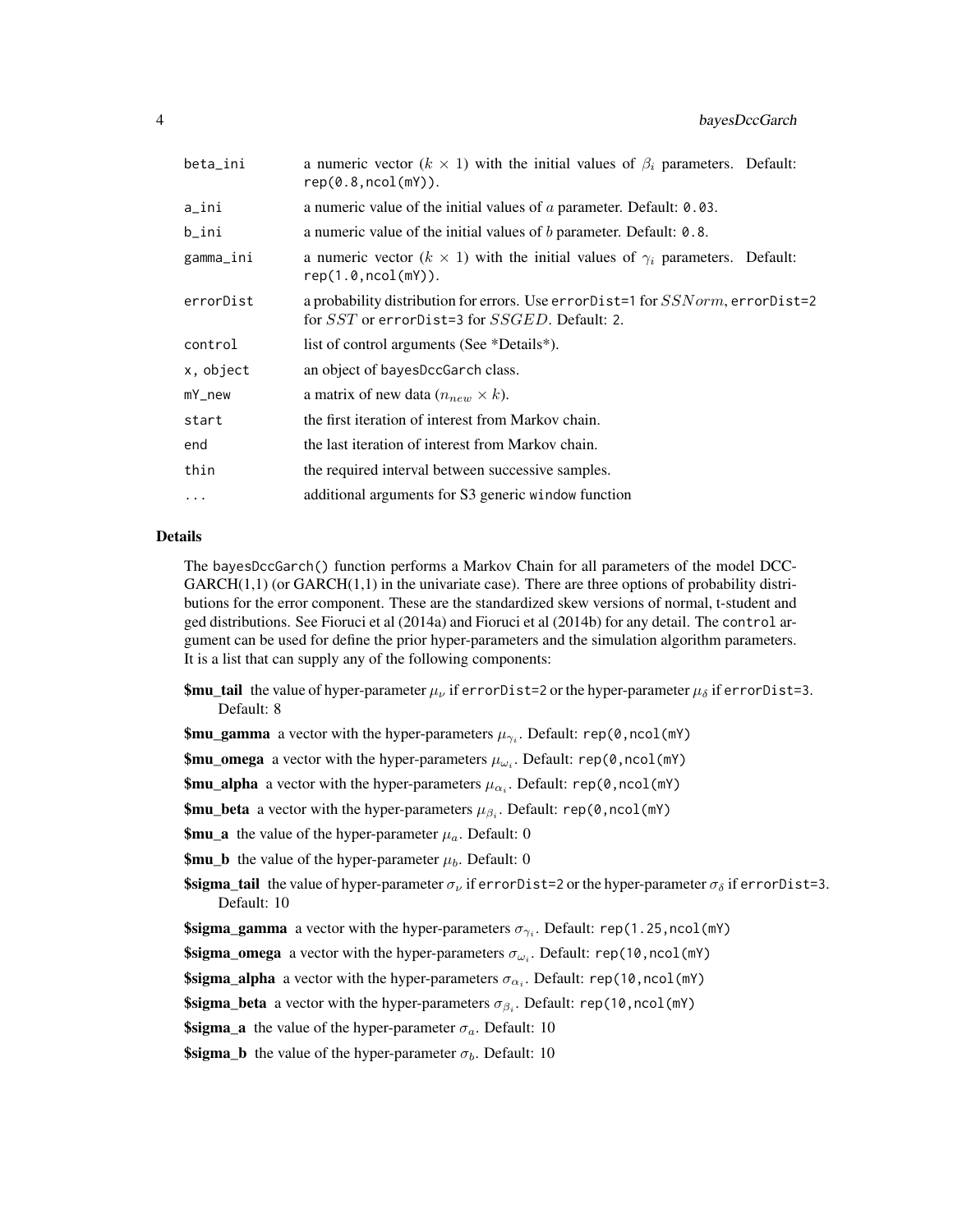#### <span id="page-4-0"></span>bayesDccGarch 5

- **\$simAlg** the random walk Metropolis-Hasting algorithm update. Use 1 for update all parameters as one block, use 2 for update one parameter for each time and use 3 for an automatic choice.
- \$nPilotSim number of simulation for pilot sample if control\$simAlg=3. Default:1000
- **\$cholCov** the cholesky decomposition matrix of the covariance matrix for simulation by one-block Metropolis-Hasting. It must to be passed if control\$simAlg=1.
- \$sdSim a vector with the standard deviations for simulation by one-dimensional Metropolis-Hasting. It must to be passed if control\$simAlg=2.
- **\$print** a logical variable for if the function should report the number of interactions in each 100 interactions or not. Default: TRUE

The function increaseSim() can be used to increase the length of Markov chain simulation.

The function window() can be used to filter the Markov chain simulation. In this case, all statistics are recomputed.

#### Value

An object of bayesDccGarch class, which contains a list with elements:

| \$control     | a list with the used control argument.                                                                                                      |
|---------------|---------------------------------------------------------------------------------------------------------------------------------------------|
| \$MC          | an objetic of mcmc class with the Markov Chain simulation for all parameters.<br>(R package coda)                                           |
| \$H           | a matrix with the Bayesian estimates of volatilities and co-volatilities.                                                                   |
| \$R           | a matrix with the estimates of the dynamic coditional correlation.                                                                          |
| $$H_n1$       | Bayesian prediction of volatilities and co-volatilities for $y_n+1$ .                                                                       |
| $R_n$ 1       | Bayesian prediction of coditional correlation for $y$ n+1.                                                                                  |
| \$IC          | the Bayesian estimate of Akaike Information Criterion, Bayesian Information<br>Criterion and Deviance Information Criterion.                |
| \$elapsedTime | an object of class proc_time which is a numeric vector of length 5, containing<br>the user, system, and total elapsed times of the process. |

#### Author(s)

Jose Augusto Fiorucci, Ricardo Sandes Ehlers and Francisco Louzada

#### References

Fioruci, J.A., Ehlers, R.S., Andrade Filho, M.G. *Bayesian multivariate GARCH models with dynamic correlations and asymmetric error distributions*, Journal of Applied Statistics, 41(2), 320– 331, 2014a. <doi:10.1080/02664763.2013.839635>

Fioruci, J.A., Ehlers, R.S., Louzada, F. *BayesDccGarch - An Implementation of Multivariate GARCH DCC Models*, ArXiv e-prints, 2014b. [https://ui.adsabs.harvard.edu/abs/2014arXiv1412.](https://ui.adsabs.harvard.edu/abs/2014arXiv1412.2967F/abstract) [2967F/abstract](https://ui.adsabs.harvard.edu/abs/2014arXiv1412.2967F/abstract).

#### See Also

[bayesDccGarch-package](#page-1-1), [logLikDccGarch](#page-7-1), [plot](#page-9-1), [plotVol](#page-10-1)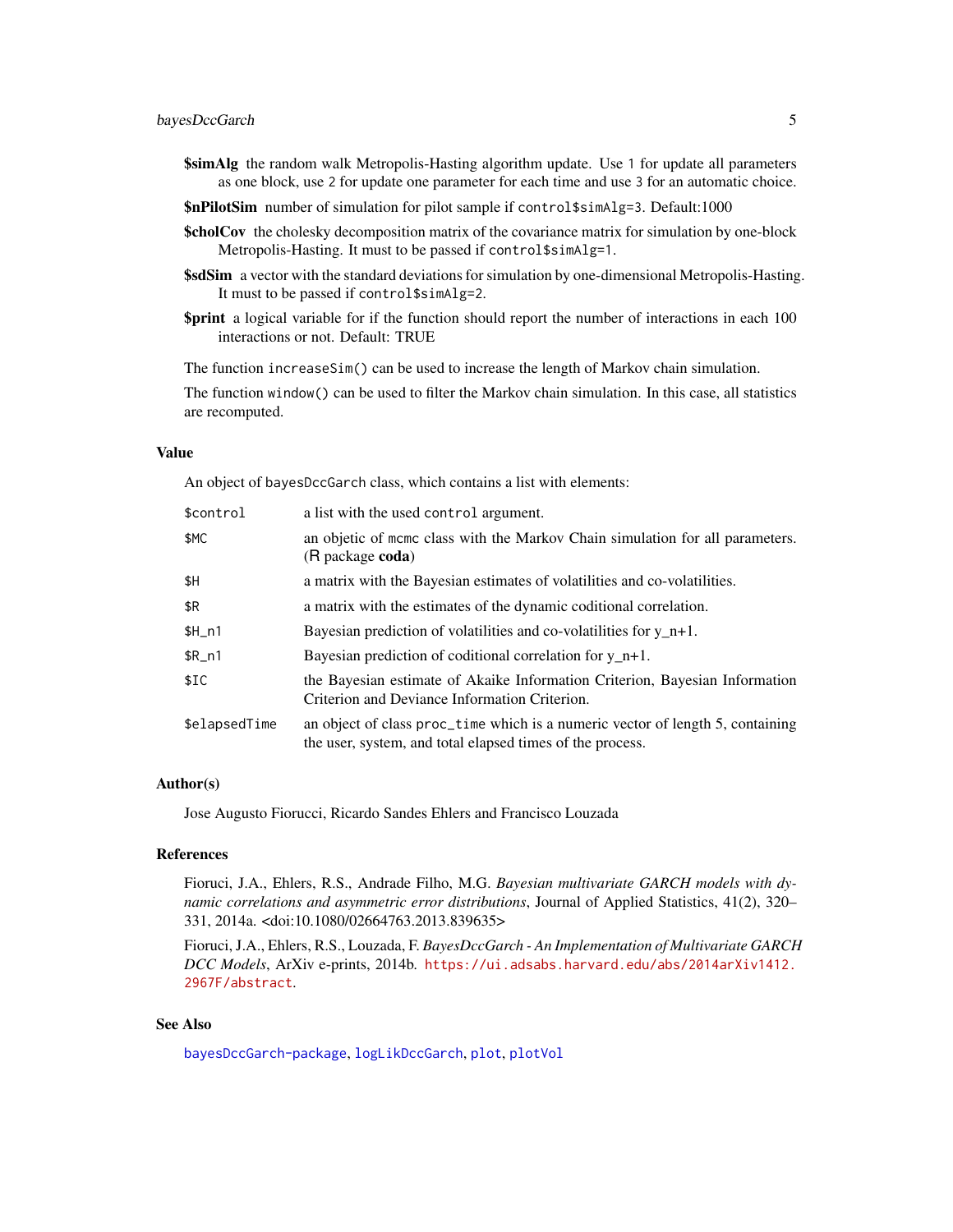#### Examples

```
data(DaxCacNik)
### Bayes DCC-GARCH(1,1) ###
mY = head(DaxCacNik, 1500)
out1 = bayesDccGarch(mY)
  # more 50000 simulations
out2 = increaseSim(out1, 50000)
  # remove first 10000 simulations and take at intervals of 20
out3 = window(out2, start=10000, thin = 20)summary(out3)
# Plotting volatilities
plot(out3)
# Plotting Markov Chain
plot(out3$MC)
# Forecast volatility
H_pred = predict(out3, n_ahead=200)$H
plot.ts(rbind(out3$H, H_pred), main="volatility: historical and forecast")
# New data
out4 = update(out3, mY_new=DaxCacNik[1501:1628,])
plot(out4)
### Bayes univariate GARCH(1,1) ###
Dax = DaxCaCNik[, 1]out = bayesDccGarch(Dax)
summary(out)
plot(out)
```

| DaxCacNik | Log-returns of daily indices of stock markets in Frankfurt, Paris and<br>Tokio |
|-----------|--------------------------------------------------------------------------------|
|           |                                                                                |

#### Description

The matrix DaxCacNik contains daily observations of the hundredfold log-returns of daily indices of stock markets in Frankfurt (DAX), Paris (CAC40) and Tokyo (NIKKEI), from 10 October 1991 until 30 December 1997 (a total of 1627 days). The stock market data is freely available at [https:](https://robjhyndman.com/tsdldata/data/FVD1.dat) [//robjhyndman.com/tsdldata/data/FVD1.dat](https://robjhyndman.com/tsdldata/data/FVD1.dat).

<span id="page-5-0"></span>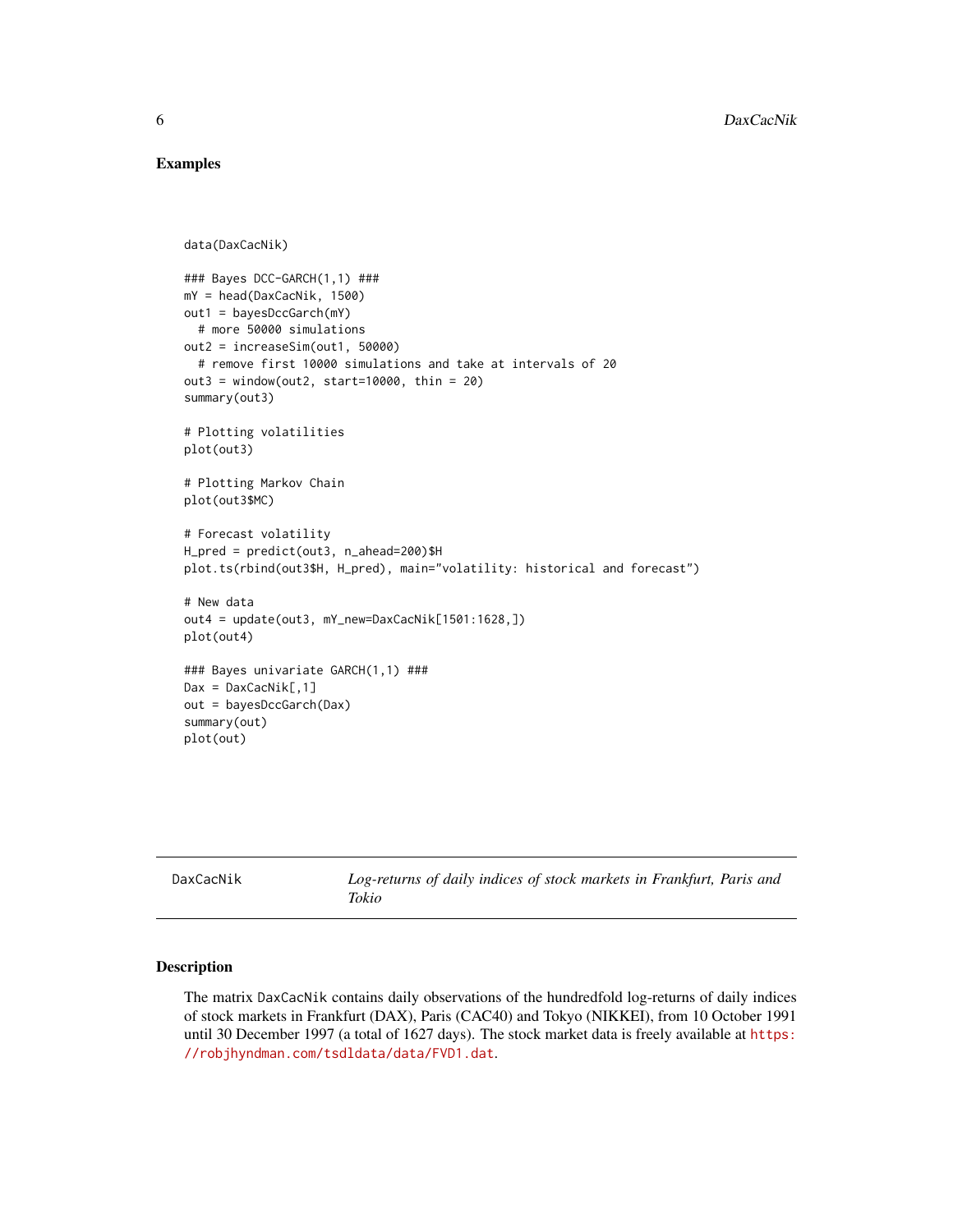#### <span id="page-6-0"></span>densityFunctions 7

#### Usage

data(DaxCacNik)

#### Author(s)

Jose Augusto Fiorucci, Ricardo Sandes Ehlers and Francisco Louzada

#### References

Fioruci, J.A., Ehlers, R.S. Andrade Filho, M.G. *Bayesian multivariate GARCH models with dynamic correlations and asymmetric error distributions*, Journal of Applied Statistics, 41(2), 320– 331, 2014. <doi:10.1080/02664763.2013.839635>

| densityFunctions | Density functions of multivariate Standard Skew Norm, t-Student and |
|------------------|---------------------------------------------------------------------|
|                  | GED distributions                                                   |

#### <span id="page-6-1"></span>Description

Compute the density function of Standard Skew Normal distribution (SSNORM) or density function of Standard Skew t-Student distribution (SST) or density function of Standard Skew GED distribution (SSGED)

#### Usage

dssnorm(x, gamma=rep(1,length(x)), log=FALSE)

dsst(x, gamma=rep(1,length(x)), nu=10, log=FALSE)

```
dssged(x, gamma=rep(1,length(x)), delta=2, log=FALSE)
```
#### Arguments

| $\mathsf{x}$ | a numeric vector for the point which the density will be computed.                                                      |
|--------------|-------------------------------------------------------------------------------------------------------------------------|
| gamma        | a numeric vector for skew parameters. Must be positive.                                                                 |
| nu           | a numeric value of shape parameter of the multivariate Standard Skew t-Student<br>distribution. Must be greater than 2. |
| delta        | a numeric value of shape parameter of GED distribution. Must be positive.                                               |
| log          | logical; if TRUE, densities $p$ are returned as $log(p)$ .                                                              |

#### Value

Returns the computed value of the density.

#### Author(s)

Jose Augusto Fiorucci, Ricardo Sandes Ehlers and Francisco Louzada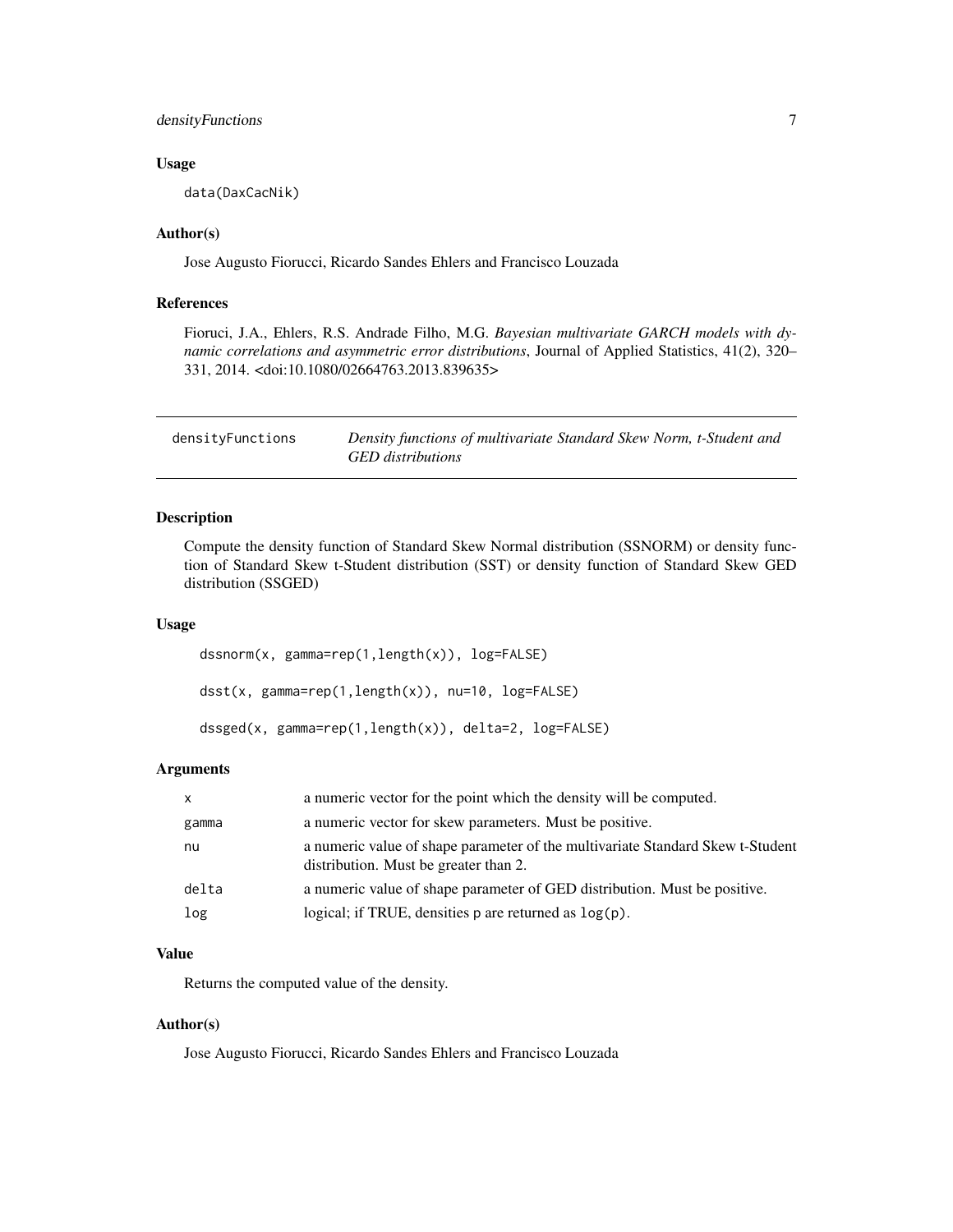#### <span id="page-7-0"></span>References

Fioruci, J.A., Ehlers, R.S. Andrade Filho, M.G. *Bayesian multivariate GARCH models with dynamic correlations and asymmetric error distributions*, Journal of Applied Statistics, 41(2), 320– 331, 2014. <doi:10.1080/02664763.2013.839635>

#### See Also

[bayesDccGarch-package](#page-1-1)

#### Examples

```
### Univariate symmetric standard norm distributions ###
dssnorm(x=0)
dsst(x=0, nu=100)
dssged(x=0, delta=2)
### Univariate standard skew norm distributions ###
dssnorm(x=0, gamma=1.5)
dsst(x=0, gamma=1.5, nu=100)
dssged(x=0, gamma=1.5, delta=2)
### Multivariate standard skew norm distributions ###
dssnorm(x=c(0,0), gamma=c(1.5,0.7))
dsst(x=c(0,0), gamma=c(1.5,0.7), nu=100)
dssged(x=c(0,0), gamma=c(1.5,0.7), delta=2)
```
<span id="page-7-1"></span>logLikDccGarch *The logarithm of likelihood function of DCC-GARCH(1,1) Model.*

#### **Description**

Compute the logarithm of likelihood function of DCC-GARCH $(1,1)$  Model if  $mY$  is a matrix or the logarithm of likelihood function of GARCH(1,1) Model if mY is numeric vector.

#### Usage

```
logLikDccGarch(mY, omega = rep(0.03, ncol(mY)), alpha = rep(0.03, ncol(mY)),
beta = rep(0.8, ncol(mY)), a = 0.03, b = 0.8, gamma = rep(1, ncol(mY)),tail = 10, errorDist = 2)
```
#### Arguments

| mY    | a matrix of the data $(n \times k)$ .                                                                       |
|-------|-------------------------------------------------------------------------------------------------------------|
| omega | a numeric vector $(k \times 1)$ with the the values of $\omega_i$ parameters. Default: rep(0.03, ncol(mY)). |
| alpha | a numeric vector $(k \times 1)$ with the the values of $\alpha_i$ parameters. Default: rep(0.03, ncol(mY)). |
| beta  | a numeric vector $(k \times 1)$ with the the values of $\beta_i$ parameters. Default: rep(0.80, ncol(mY)).  |
| a     | a numeric value of the $a$ parameter. Default: 0.03.                                                        |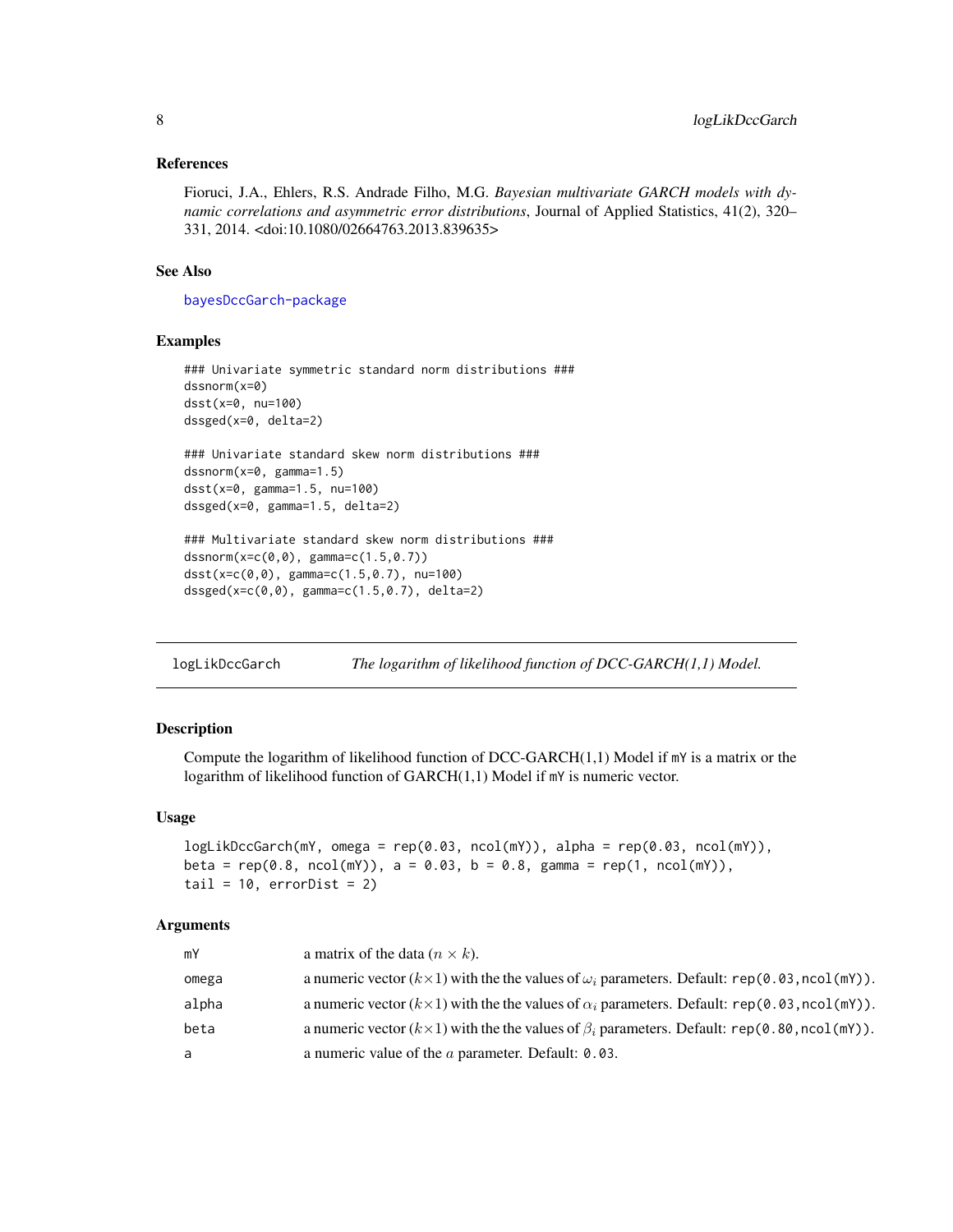<span id="page-8-0"></span>

| b         | a numeric value of the <i>b</i> parameter. Default: 0.8.                                                                                                   |
|-----------|------------------------------------------------------------------------------------------------------------------------------------------------------------|
| gamma     | a numeric vector $(k \times 1)$ with the values of $\gamma_i$ parameters. Default: rep(1.0, ncol(mY)).                                                     |
| tail      | a numeric value of $\nu$ parameter if error Dist = 2 or of $\delta$ parameter if error Dist<br>$=$ 3. If error Dist $=$ 1 so this arguments is no used.    |
| errorDist | a probability distribution for errors. Use error Dist=1 for <i>SSN orm</i> , error Dist=2<br>for <i>SST</i> or error Dist=3 for <i>SSGED</i> . Default: 2. |

#### Details

The log-likelihood of the model  $GARCH(1,1)$  is computed if  $mY$  has just one column. The arguments a and b are not consider in this case.

#### Value

Return a list with the elements:

| \$Η     | a matrix where the lines are the $H_t$ values for t=1,,n. |
|---------|-----------------------------------------------------------|
| \$value | the value of the logarithm of likelihood function.        |

#### Author(s)

Jose Augusto Fiorucci, Ricardo Sandes Ehlers and Francisco Louzada

#### References

Fioruci, J.A., Ehlers, R.S., Andrade Filho, M.G. *Bayesian multivariate GARCH models with dynamic correlations and asymmetric error distributions*, Journal of Applied Statistics, 41(2), 320– 331, 2014a. <doi:10.1080/02664763.2013.839635>

Fioruci, J.A., Ehlers, R.S., Louzada, F. *BayesDccGarch - An Implementation of Multivariate GARCH DCC Models*, ArXiv e-prints, 2014b. [https://ui.adsabs.harvard.edu/abs/2014arXiv1412.](https://ui.adsabs.harvard.edu/abs/2014arXiv1412.2967F/abstract) [2967F/abstract](https://ui.adsabs.harvard.edu/abs/2014arXiv1412.2967F/abstract).

#### See Also

[bayesDccGarch-package](#page-1-1), [bayesDccGarch](#page-2-1)

#### Examples

data(DaxCacNik)

 $Dax = DaxCaCNik[, 1]$ 

###### log-likelihood function of GARCH(1,1) model with SST innovations #### logLikDccGarch(Dax, omega=0.03, alpha=0.03, beta=0.8, gamma=0.7)\$value

###### log-likelihood function of DCC-GARCH(1,1) model with SST innovations #### logLikDccGarch(DaxCacNik, beta=c(0.82,0.91,0.85), gamma=c(0.7, 1.3, 1.7), tail=10)\$value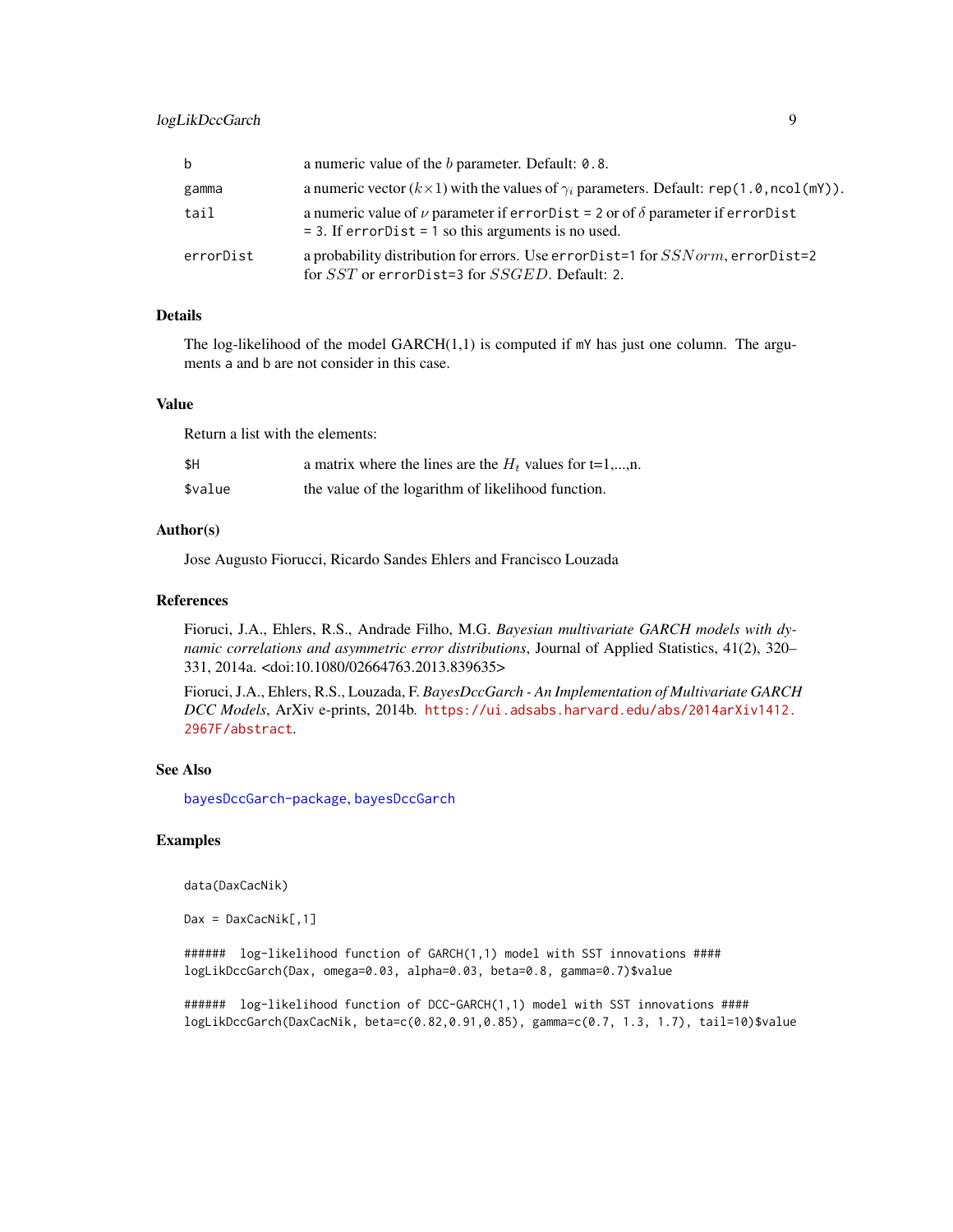<span id="page-9-2"></span><span id="page-9-0"></span>plot.bayesDccGarch *Plotting volatilities for Bayesian DCC-GARCH model*

#### <span id="page-9-1"></span>Description

Produces a plot of time series and the volatilities. This is a particular case of plotVol function.

#### Usage

```
## S3 method for class 'bayesDccGarch'
plot(x, ts. names= NULL, colors = c("grey", "red"), ...)
```
#### Arguments

| x         | Object of class "bayesDccGarch".                                    |
|-----------|---------------------------------------------------------------------|
| ts.names  | a vector of length $k$ with the names of the time series.           |
| colors    | a vector with the colors for plotting the returns and volatilities. |
| $\ddotsc$ | additional arguments for plot function                              |

#### Value

No return value

#### Author(s)

Ricardo Sandes Ehlers, Jose Augusto Fiorucci and Francisco Louzada

#### References

Fioruci, J.A., Ehlers, R.S., Andrade Filho, M.G. *Bayesian multivariate GARCH models with dynamic correlations and asymmetric error distributions*, Journal of Applied Statistics, 41(2), 320– 331, 2014a. <doi:10.1080/02664763.2013.839635>

Fioruci, J.A., Ehlers, R.S., Louzada, F. *BayesDccGarch - An Implementation of Multivariate GARCH DCC Models*, ArXiv e-prints, 2014b. [https://ui.adsabs.harvard.edu/abs/2014arXiv1412.](https://ui.adsabs.harvard.edu/abs/2014arXiv1412.2967F/abstract) [2967F/abstract](https://ui.adsabs.harvard.edu/abs/2014arXiv1412.2967F/abstract).

#### See Also

[bayesDccGarch-package](#page-1-1), [bayesDccGarch](#page-2-1), [plotVol](#page-10-1)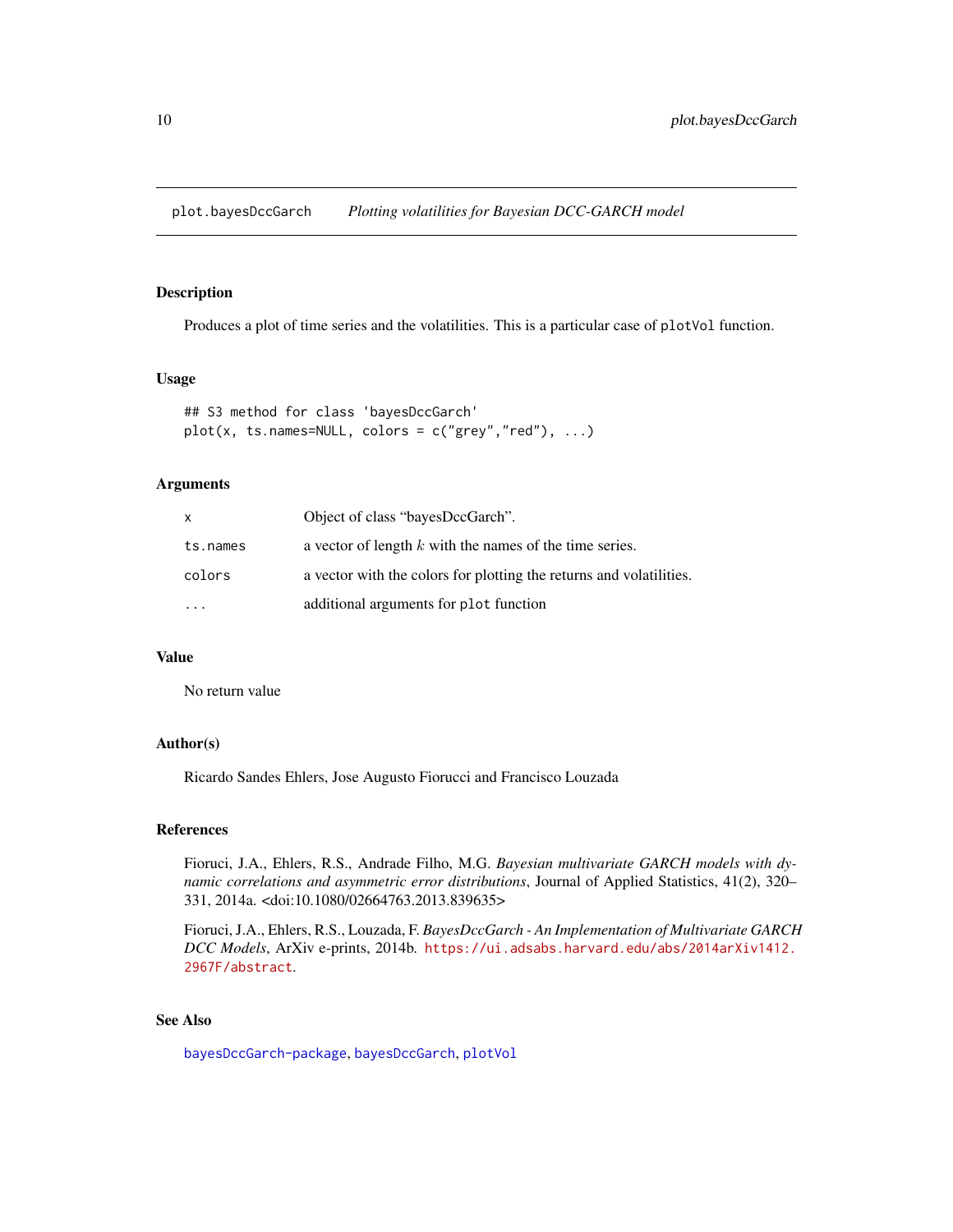#### <span id="page-10-0"></span>plotVol and the contract of the contract of the contract of the contract of the contract of the contract of the contract of the contract of the contract of the contract of the contract of the contract of the contract of th

#### Examples

```
data(DaxCacNik)
mY = DaxCacNik
out = bayesDccGarch(mY, nSim=1000)
plot(out)
```
#### <span id="page-10-1"></span>plotVol *Plotting volatilities of time series*

#### Description

Plotting method for volatilities of time series.

#### Usage

```
plotVol(mY, vol, ts.names=paste("TS_", 1:ncol(mY), sep=""), colors = c("grey","red"), ...)
```
#### Arguments

| mY        | a matrix of the data $(n \times k)$ .                                       |
|-----------|-----------------------------------------------------------------------------|
| vol       | a matrix $(n \times k)$ with the volatility estimates.                      |
| ts.names  | a vector of length $k$ with the names of the time series.                   |
| colors    | a vector with name of the colors for plotting the returns and volatilities. |
| $\ddotsc$ | additional arguments for plot function                                      |

#### Value

No return value

#### Author(s)

Ricardo Sandes Ehlers, Jose Augusto Fiorucci and Francisco Louzada

#### References

Fioruci, J.A., Ehlers, R.S., Andrade Filho, M.G. *Bayesian multivariate GARCH models with dynamic correlations and asymmetric error distributions*, Journal of Applied Statistics, 41(2), 320– 331, 2014a. <doi:10.1080/02664763.2013.839635>

Fioruci, J.A., Ehlers, R.S., Louzada, F. *BayesDccGarch - An Implementation of Multivariate GARCH DCC Models*, ArXiv e-prints, 2014b. [https://ui.adsabs.harvard.edu/abs/2014arXiv1412.](https://ui.adsabs.harvard.edu/abs/2014arXiv1412.2967F/abstract) [2967F/abstract](https://ui.adsabs.harvard.edu/abs/2014arXiv1412.2967F/abstract).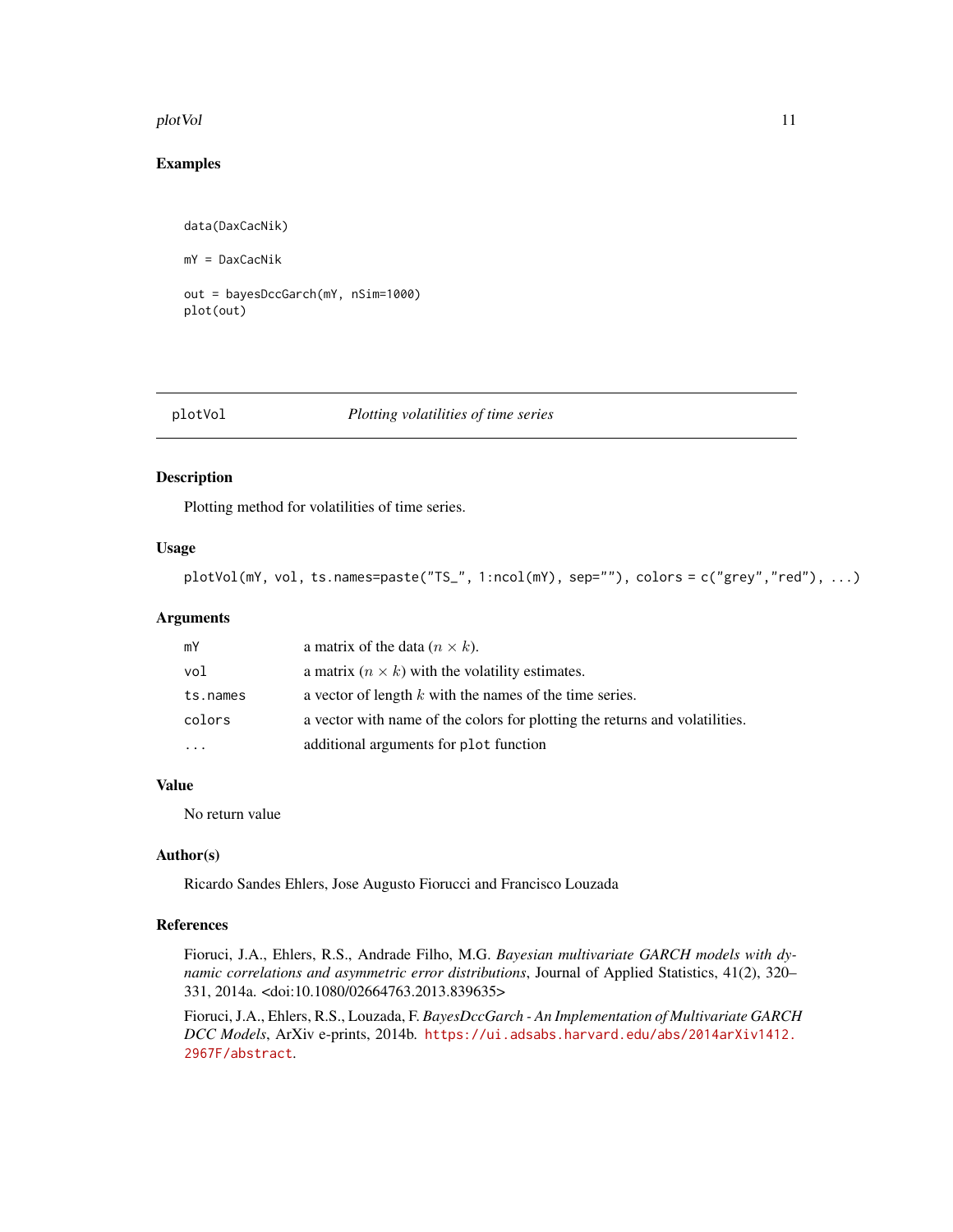#### See Also

[bayesDccGarch-package](#page-1-1), [bayesDccGarch](#page-2-1), [plot.bayesDccGarch](#page-9-2)

#### Examples

```
data(DaxCacNik)
mY = DaxCacNik
out = bayesDccGarch(mY)
## The code
plotVol(mY, out$H[,c("H_1,1","H_2,2","H_3,3")], c("DAX","CAC40","NIKKEI"))
## gives the result of ##
plot(out)
```
predict.bayesDccGarch *Bayesian forecast for volatilities and coditional correlations*

#### <span id="page-11-1"></span>Description

Bayesian forecast for volatilities and coditional correlations

#### Usage

## S3 method for class 'bayesDccGarch'  $predict(object, ..., n_ahead = 5, bayes = F)$ 

#### Arguments

| object  | a bayesDccGarch object                                                                                                                                                                                                                   |
|---------|------------------------------------------------------------------------------------------------------------------------------------------------------------------------------------------------------------------------------------------|
| .       | default argument of predict function, not used                                                                                                                                                                                           |
| n_ahead | number of steps ahead forecast                                                                                                                                                                                                           |
| bayes   | a boolean. If True, then the forecast is calculated as being the average of the<br>forecasts across all states in the Markov chain (much slower). If False then<br>predictions are calculated using estimation parameters (much faster). |

#### Value

A list with elements H and R

<span id="page-11-0"></span>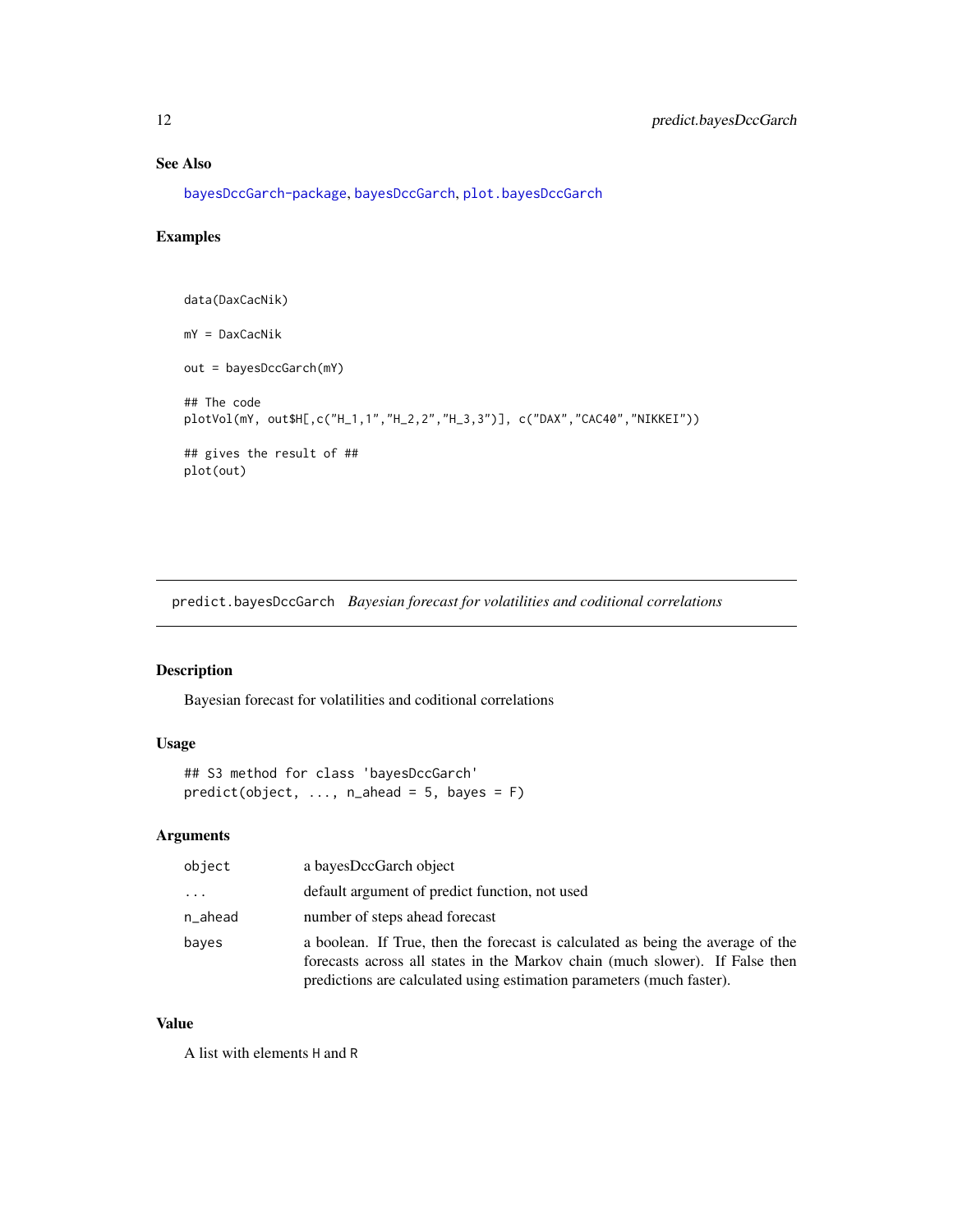#### References

Engle, R.F. and Sheppard, K. Theoretical and empirical properties of dynamic conditional correlation multivariate GARCH, 2001, NBER Working Paper.

#### Examples

```
out = bayesDccGarch(DaxCacNik)
predict.bayesDccGarch(out, n_ahead=5)
```